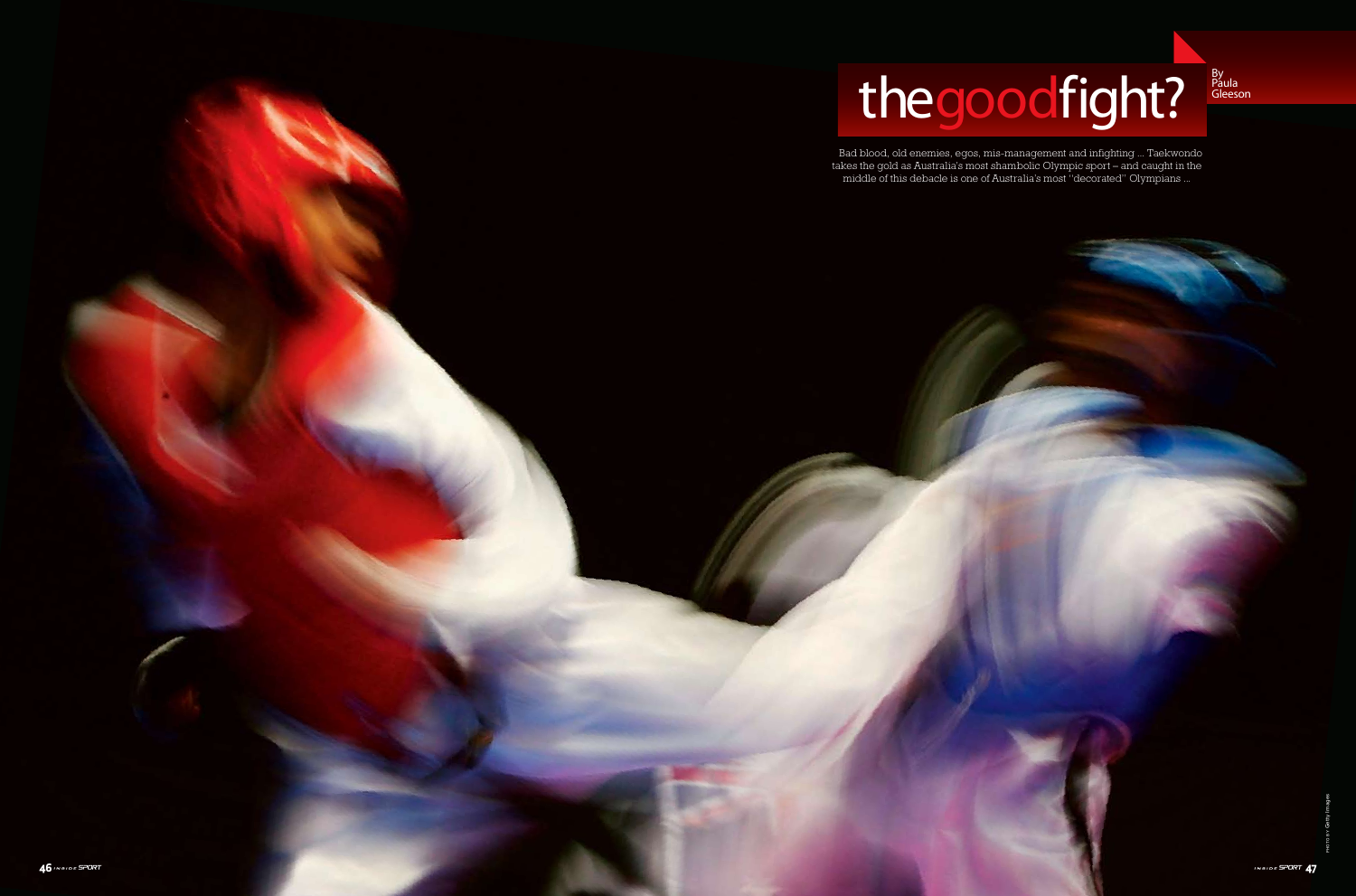**OR MOST OF US,** Lauren Burns'<br>
courageous gold medal at the<br>
Sydney Olympics was a<br>
spectacular introduction to the<br>
sport of taekwondo, encouraging thousands courageous gold medal at the Sydney Olympics was a spectacular introduction to the of youngsters to sign up to play. It was the ideal way to spark a sporting boom – but by 2007 the sport was on its back: taekwondo's governing body, Taekwondo Australia (TA), had been stripped of all funding by the Australian Sports Commission (ASC) and lost its membership with the Australian Olympic Committee (AOC) and the World Taekwondo Federation (WTF). Overnight, it looked like Australian taekwondo wouldn't have a single player at the Beijing Olympics. Taekwondo Australia's former CEO, Kate

Eggar, knows what went wrong: "As a national sporting organisation, we were lacking in many things, mostly to do with the membership and voting structure, but also how the high performance program was being run."

Lydia Zakkas, a club coach, saw the debacle first-hand. "The crunch came when one of my athletes came to me and said they'd been terminated off the funding program without a reason. I wrote to the Sports Commission [the government department responsible for taxpayer funding] and said, 'Hang on, you're giving these guys a million dollars to run a program, and you've got my athletes signing contracts that say if they don't like you, you're out, even though you're performing? Oh, and by the way, the medals that you are winning overseas? We're going to use them to prove how well we're doing, but *you* are off the team ... ' I said to the ASC, 'Keep your money, you know why? Because your money's not helping us.' There were zero checks and balances ... So we were writing, writing, writing and the ASC finally did something about it."

Fiona de Jong, Director of Sport at the Australian Olympic Committee, was watching. "We were advised that a number of the key facilities and services were being compromised; there was a risk the athletes for Beijing weren't being properly prepared."

So Taekwondo Australia's funding was pulled and with it its membership with the AOC and the World Taekwondo Federation. The WTF handed the reins of the sport over to the AOC – but the AOC was not in the business of running a sport in Australia, so it was agreed that the Oceania Taekwondo Union (OTU), the regional governing body, would be granted provisional membership by the WTF in order to hold selection events for the Olympics and other international tournaments. For a while there, it actually looked as if taekwondo was in good hands until the AOC could make a decision about TA's future, but that decision would have to wait until after the Beijing Olympics.

Then things went pear-shaped. The Oceania Taekwondo Union is effectively ruled by two Australians, Phil Coles and John Kotsifas. Coles' name is associated with one of the biggest scandals in recent Australian Olympic history (see breakout); he's been an IOC member since 1982, is a life member of the Australian Olympic Committee – and was now president of the Oceania TU. Just months after the OTU was given provisional membership as our national federation in 2007, he was elected vice-president of the World Taekwondo Federation. Virtually ostracised from Australian sport since those scandals in the lead-up to the Sydney Olympics, taekwondo looked to be his ticket back into the powerful world sporting circles that had once been his domain – before his very public humiliation.

Kotsifas, a Melbourne lawyer, had been involved with the sport in Australia – including the running of the TA high performance program before it lost its funding – and was now secretary-general of the Oceania body.

The OTU's solution was to set up an interim association by another name; they called it Sports Taekwondo Australia (STA). Its inaugural president was Coles, and its secretary-general was Kotsifas. The OTU claimed that the establishment of STA was for legal and practical reasons; they

**WEY WOULD** the world body select an interim entity as its full member against the advice of the Australian Olympic Committee and the Australian select an interim entity as its full member against the advice of the Australian government? The WTF's own Rules and Regulations state: "The National Taekwondo Associations applying for the membership of the WTF are required to present designated applications and documents to the WTF together with a letter of recognition from the pertinent National Olympic Committee (NOC), or, in its absence, its highest national sport authority." As the AOC's Fiona De Jong points out: "I believe the WTF were in breach of their own rules."

stated in their announcement to the taekwondo community that: "It [STA] is merely a selection event-organising committee of the OTU. It does not seek to replace Taekwondo Australia."

In good faith, the taekwondo community supported this interim organisation until the AOC could make a decision about TA. Sports Taekwondo Australia confirmed on their website: "The primary role for STA will be to conduct selection events until such time as the AOC has resolved the issue of recognition for the sport of taekwondo in Australia."

In February this year, the NSW Institute of Sport issued a press release marking an achievement "not often seen by the international sporting community". Phil Coles AM, the Institute's chairman, would attend his 21st consecutive summer and winter Olympics when he rolled up to the 2010 Vancouver Games.

Meanwhile, Taekwondo Australia set about

a restructure. It reframed its constitution and made itself a company limited by guarantee. Suddenly, there was the much called-for transparency in the sport and its operations. Now TA just had to prove themselves to the AOC to have their membership reinstated, and with that, its membership with the WTF and funding from the ASC.

Yet when it came time for the AOC to review TA's readmittance, there was a new problem – STA now claimed that *it* was the best organisation to take over as the national federation of taekwondo in Australia. The AOC now had two entities competing for control of the sport.

The AOC's Fiona de Jong says about that time, "We are not in the business of evaluating who is and who isn't the entity that should run the sport. The sport should really determine that, and the ASC is one entity that also has a voice in who they recognise, so we went to an independent process."

t<br>ex warren team. And – the clincher – the matter of the secret dossier put together by Coles on his IOC colleagues – featuring extensive notes on their likes and dislikes, complete with candid and often unflattering character assessments – that found its way into the possession of the Salt Lake bidders.

The AOC appointed a Court of Arbitration for Sport (CAS) arbitrator, Justice McHugh, to look at the problem: his suggestion was mediation. So the AOC, TA and STA met and agreed to a number of resolutions; they decided they would come back together to meet again after working on those agreed suggestions. But one of them did a complete backflip on this agreement.

"STA backed away from some of the things they said they'd be interested in pursuing at the first mediation, and so we were back to ground zero. The parties couldn't agree [because] STA was not prepared to proceed in that manner," says a diplomatic De Jong.

With the mediation now broken down, it was suggested the two parties go to CAS and have their dispute resolved there. The WTF (of which Phil Coles was vicepresident, remember) had also decided to step in and conduct their own mediation, but it was TA that couldn't agree at this meeting. They were unhappy that a renewed entity would have the name "Sports Taekwondo Australia" and that

#### coles' lore A SHORT HISTORY

TA members would have to join *their* board. So with yet another stalemate, the AOC sought independent advice, this time from senior QC Bret Walker. Both STA and TA provided submissions; Walker also got advice from the ASC as to who best complied with their recognition criteria. "There's no point in us backing one horse and then the ASC saying, 'Well, that's fine, but we're not going to give them any funding,'" explains De Jong. "So we get this advisory opinion from Bret Walker and he says that if anyone should be recognised, it's TA. And so the AOC board considers that advice and forms the view that TA *does* now comply with the AOC Constitution, and says that TA should be readmitted as a member of the AOC – presuming that it gets WTF affiliation. So the AOC advises the WTF of its resolution: that TA is going to be reinstated as a full member. With the

knowledge that the AOC is going to reinstate TA, WTF then proceeds to admit STA as a full member of the WTF."

*Inside Sport* put this question to John Kotsifas. His response? "Or in the absence of it [recognition from the NOC] the highest governing authority ... That happens to be the OTU ... So that is the basic legal principle that the WTF have followed."

*Inside Sport* asked Phil Coles the same question. "STA had the AOC's blessing in the beginning, and then for no apparent reason – well, reasons I am unfamiliar with – that all changed when AOC recognised TA instead of STA."

Why did STA go from being an interim organisation to competing for the title of the national federation? John Kotsifas, from STA, tells us: "What became apparent was a groundswell amongst athletes clubs and instructors who actually wanted  $STA$  to remain ... STA cannot emerge or  $\blacktriangleright$ 

It was an odd boast to be made on behalf of a man once severely reprimanded by the International Olympic Committee for his freeloading ways – indeed it appeared as if he might be claiming some kind of world record, possibly the only person on the planet who hadn't missed a gig in 50 years!

The release included a lengthy resume: "Beginning at the 1960 Rome Olympic Games where he

competed as a canoe sprint athlete, Phil Coles began an Olympic journey that continues to this day. He competed at the 1964 Tokyo and 1968 Mexico City Olympic Games before switching to a coaching and managerial role at the 1972 Munich Olympics. In 1976 he was assistant general manager of the Australian Olympic team, and in 1980 he was bestowed the honour of leading the Moscow Olympic team as the chef de mission. Phil Coles became an IOC member in 1982 and since that time has attended every summer

and winter

Olympic Games, a remarkable achievement." The NSW Institute of Sport would apparently have us admire him for his uninterrupted record of taking expenses-paid trips to the greatest sporting shows on Earth. Sounds tough, wot? But what *didn't* appear in the press release was any recalling of events in 1998-99, a year out from the Sydney Olympics, when Coles was dumped from all roles in their organisation. Now, why was that again?

That would have something to do with the Salt Lake City corruption scandal of 1998, and the revelations that Coles had availed himself of the generous "hospitality" of his hosts on numerous ski trips to sample the Salt Lake powder. And oh, yes, there was the acceptance of the \$10,000 necklace gifted to his partner by the Athens bid

It was an international scandal – Coles was found guilty by the IOC of "serious negligence" and was pressured into distancing himself from his "home" Olympics by resigning all positions. The former Torch Relay chairman even had his leg running along the sands of Bondi Beach taken off him, for fear of the bad PR it would generate. Freeloading Phil was in disgrace – but he most certainly did NOT go quietly: he had to be prised out of his positions, leading to a massive falling out between Coles and his other Australian Olympic colleagues, particularly AOC president John Coates.

PHOTOS BY Getty Images



In 2002 Coates said: "To this day he believes he was pushed by me into resigning when he wouldn't have had to." Coles said at the time that Coates' advice for him to leave came as, "A kick in the guts. I was shocked that John would do anything like that. I came up in the lifesaving movement, where friendship, loyalty and mateship were a huge bonding thing." In fact, Coates' advice to him to resign from the Organising Committee *saved* Coles from the added indignity of being sacked, and was the only viable option for an organisation lurching from crisis to crisis at the time. But Coles never saw it that way – his mate of 23 years had deserted him. Coles maintained his position on the IOC, but spent years in sporting purgatory. Yet his resume suggests something of a comeback in recent years, starting with this entry: "President Oceania Region World Taekwondo Federation, 2005present; Vice President World Taekwondo Federation, 2008-present."

Where did his sudden interest in taekwondo spring from? In fact, the sport probably felt having an IOC member head up the Oceania region might serve their interests, especially when it came to representation at the World Federation level. For Coles, it represented his comeback into the power politics of an international sporting federation. And it now pits him against Coates.

It's tempting to speculate that in the great taekwondo debacle currently afflicting the sport, we are witnessing some attempt at a square-up with his former mate, but it's not that simple. What we do know, however, is that unlike Coles, who has been to every Olympics for 50 years, there will be athletes who'll be *prevented* from attending even one Olympic Games if the dispute isn't solved.

## Phil Coles had a falling out with his Olympic colleagues, particularly John Coates.

Taekwondo has taken plenty of kicks since Lauren Burns' gold at the Sydney 2000 Olympics.

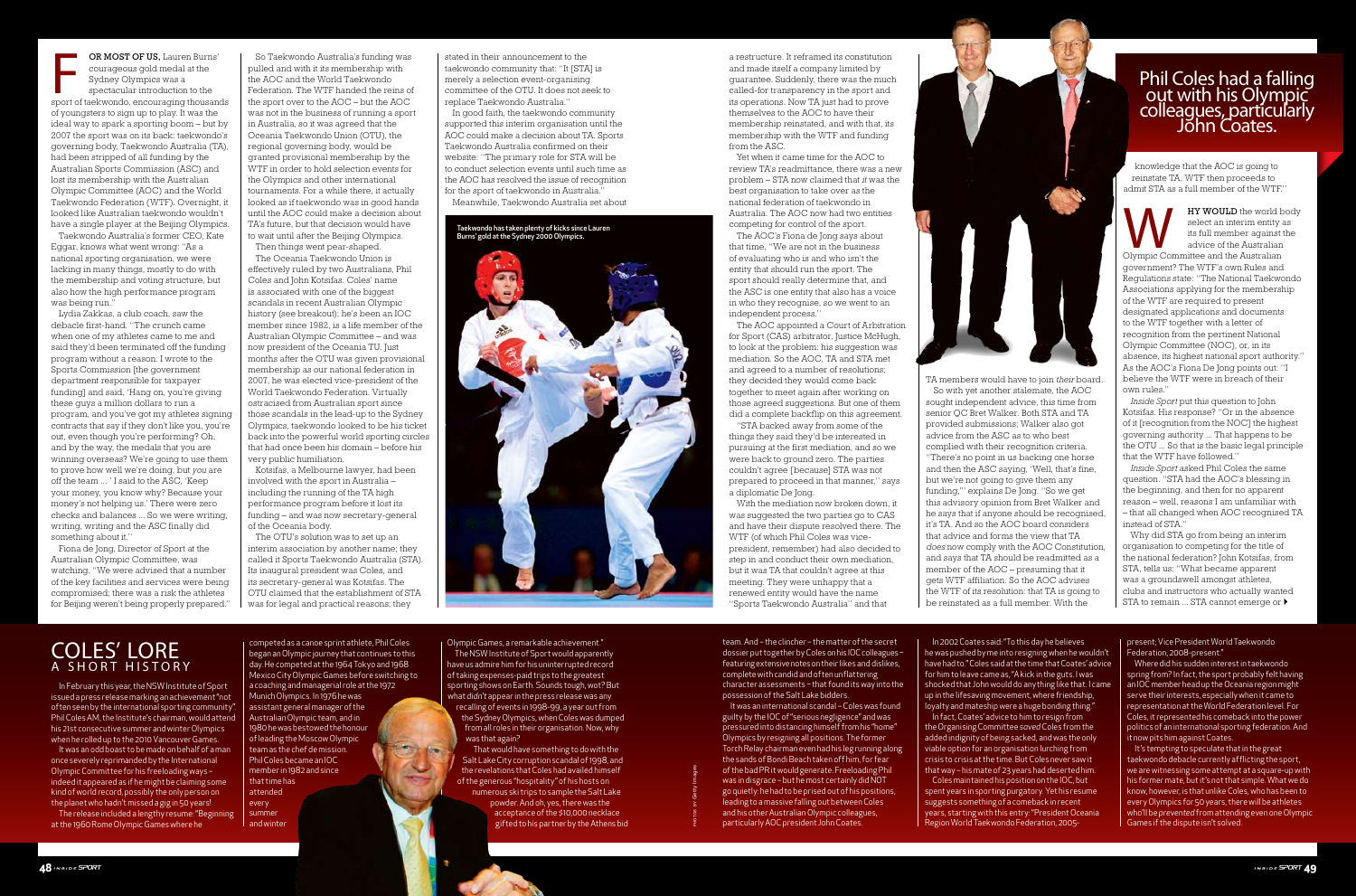survive or be established unless there are members. The fact that we do have members suggests that we have an element of athletes, instructors and clubs out there that does support what STA does."

How many members, clubs and states is he talking about? Kotsifas does not know the answer off the top of his head – and has since declined *Inside Sport's* requests for these figures. In fact, it's unclear how STA engaged with the taekwondo community to suggest itself as a rival national body. It's also curious – and devastating for the sport – that the athletes competing for benchmark events are currently at an all-time low now that STA is in charge of these events. Only 20 athletes (compared to an average of 150-200 athletes from other selection events) competed for the World Cup team in June of this year; STA even had to cancel its NSW Open in July due to insufficient numbers, whereas TA, a month later, had its most successful NSW Open in the last seven years with 806 competitors. Clearly, the taekwondo fraternity at large rejects STA.

Why then did the world body support STA and not TA? For the answer to this question, there was only one to person to ask: Phil Coles, WTF vice-president, Oceania

president, and inaugural STA president ...

a piece of text that had appeared on TA's website until it was removed: "[Extract] It is the taxpayer that funds through grants the NSO for each sport that is recognised. The Australian taxpayer does not accept directions from a single person in Korea when determining how government funds are to be spent. This is a decision for the Australian authorities and them alone. Whilst President Choue [WTF] may wish to continue to support a position to assist his ally, Mr Coles, that is of no relevance to the Australian bodies that will ultimately determine this dispute."

Many accusations have been circulating about Coles' role in supporting STA's membership with the WTF and his sudden interest in all things taekwondo. Given his colourful past, it was not hard to make assumptions about him before talking to him, yet this reporter found him a passionate man who professed to care very deeply for the sport and its athletes, and who gives the impression that he genuinely feels he has made the right decision.

*IS*: "Why did STA get such support in its infancy from the world governing body?"

**F STA** was an exempla<br>sporting body and<br>Taekwondo Australia<br>was still in shambles,<br>they might have a case. It is f STA was an exemplary sporting body and Taekwondo Australia was still in shambles,

Coles: "I support STA ... because of the exchange of correspondence and the accusations and the defamation that has been carried out, obviously the athletes of TA I don't have a problem with, and I don't have a problem with some of the officials of TA. If one or two individuals [from TA] disappeared, I'm sure it could all be resolved."

It was surprising to hear that Coles' sole reason for choosing STA was because he had issues with one or two individuals on the TA board. *IS:* "Can the WTF properly judge an entire organisation based on the behaviour of a few individuals?"

Coles: "I think you are right there. I think the attacks are coming from top officials." *Inside Sport* was curious about these

personal attacks. Coles responded by citing

John Kotsifas agrees there's no concern for the 2012 Olympics: "Athletes will be going to the Olympics. *Of course* they will be. The Olympic selection process from STA's point of view is starting next month ... They will attend the world qualification event, which has nothing to  $\blacktriangleright$ 

These words are enough to topple an entire organisation and consign a sport to the status of

basketcase in Australia? Was it true that Coles had made a stand at a WTF council meeting and threatened to resign as vice-president if anyone voted for recognition of Taekwondo Australia? "Once upon a time I threatened to resign," Coles confirmed. Does TA stand *any* chance

of recognition with the WTF? "Not to my knowledge," said Coles. "WTF had no hesitation

in recommending STA as their official body because of their behaviour."

*not* the case. Sports Taekwondo Australia is (wrongly) suggesting to athletes that theirs is the only pathway to representing Australia at the London

Olympic Games in 2012. In fact, the athletes at the moment have *no* pathway to the Olympics. If they want to go to international benchmark events, they can only do so through the sanctioning of STA, but there is no funding; not only would they have to fund themselves, but also the STA support staff. Presently, if an athlete wins at a selection tournament, they are paying anywhere between \$4000 and \$6000 for the privilege. As STA has not provided any financial records since they became incorporated in 2008, it is unclear where the entry fee and membership money is going and if any of that money is finding its way back to the athletes. *Inside Sport's* request to see the financial records of STA was not answered. *Inside Sport* asked one elite athlete (who

preferred not to be named) about what they thought of STA's motto, "Athletes First". Response: "Athletes first to pay for the STA's airfares and hotel and everything else they like to do when they are overseas."

Another athlete said they were happy that STA had emerged: "As frustrating as it is to be at a stalemate, it is refreshing to be working with an organisation like TA, now that the bad people from STA have gone. It is refreshing to be working with coaches who want the best for you, can provide proper training programs and can show the way and help you get there."

Olympian Ryan Carneli actually sits on the athletes' commission for STA. Was he



"No, I'm not concerned. There'll be a team for the 2012 Olympics. As STA is now the WTF-recognised member, STA has the right to nominate athletes to the AOC and it is up to the AOC to approve the athletes. I don't believe they will reject the athletes after STA's Olympic selection process, as STA is the ONLY recognised national body of the OTU and WTF."



### "If one or two individuals disappeared, I'm sure it could all be resolved." – Phil Coles.